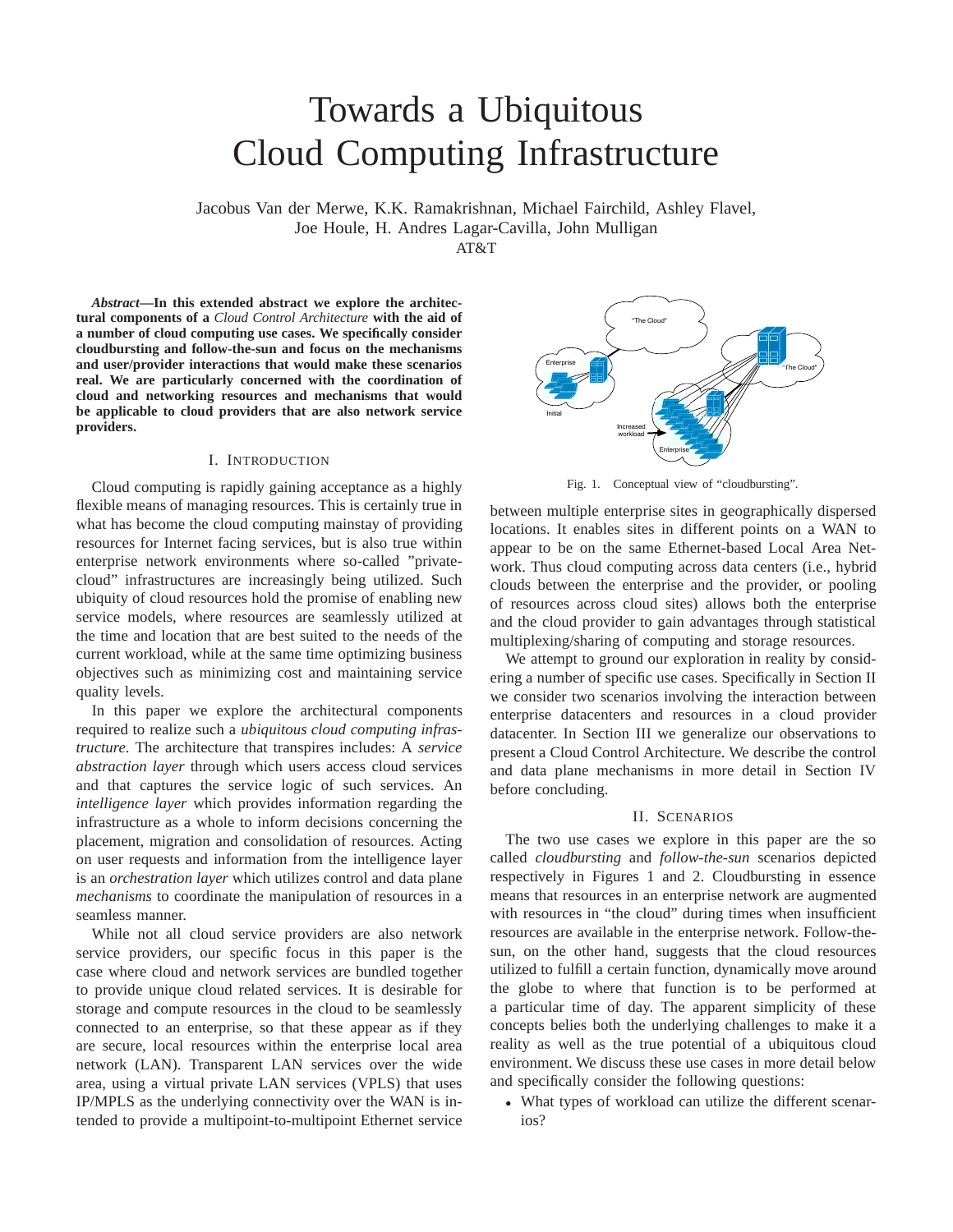

Fig. 2. Conceptual view of "follow-the-sun".



- How should the cloud, its resources and the services it offers be presented to users, and what are the tradeoffs between user and provider control?
- What intelligence and mechanisms are required by a service provider to offer the envisioned services?

## *A. Cloudbursting*

Figure 3 illustrates a more complex (and perhaps a more realistic) cloudbursting scenario. First, resources in "the cloud" would typically be located in a set of *cloud provider datacenters*. With our focus on cloud services offered by network service providers, these datacenters are typically geographically distributed throughout a *provider network*. While single location enterprises certainly exist, it is common today for *enterprise networks* to be distributed across different geographic locations, as the example in figure 3 illustrates. Finally, enterprises often have their own *enterprise data centers*, which might be located at a main enterprise site (the "hub site" in Figure 3), with remote locations ("spoke sites") accessing resources in that data center via network services provided by the network provider, e.g., via a virtual private network (VPN). With this setup, cloudbursting involves the enterprise using resources in the cloud, i.e., resources in a cloud provider data center, when not enough resources are available in the enterprise data center.

**Workloads:** Clearly cloudbursting may not be ideally suited to all workloads and/or applications. An ideal cloudbursting workload would be applications that are: (i) readily scalable with additional resources and (ii) where the overhead involved in making the cloud-based resources ready to process the workload is relatively small. Examples include computationally intensive workloads such as biological sequencing, financial analysis and graphics rendering [1], or the distribution of rich media content within the enterprise [2]. On the other

hand, an overloaded database backend system in a multi-tier application (in the enterprise data center) would be a less ideal application for cloudbursting as replicating a large database onto resources in the cloud provider data center would involve significant overhead and startup costs.

**Service abstraction:** This example serves to illustrate a number of implied requirements for how the service is presented to users and the underlying cloud architecture that enables it. In Figure 3 the enterprise in question is assumed to receive cloud resources from the provider cloud datacenter that is closely located to the enterprise hub site. Assuming this is desirable, the question is how this placement decision is achieved in practice. I.e., who makes the decision (the enterprise user or the cloud provider), and what information is utilized to make the decision?

For example, the provider cloud application programming interface (API) might expose to the enterprise the fact that there are multiple provider datacenters in different geographic locations and leave it up to the users to select the one that best fits their needs. I.e., the user might use information about the location of its enterprise locations and how traffic flows between those locations to decide which cloud data center to use. This approach is fairly complex from a user's perspective, and while it simplifies some service aspects from a cloud provider perspective, it reduces provider flexibility. Specifically, with placement control in the hands of the user, the provider would not have the flexibility to perform placement based on capacity or availability contraints.

**Mechanisms:** Assuming that the application and workload in question would fit a cloud bursting scenario, the next concern is how the enterprise infrastructure would avail itself of the availability of these cloud-based resources and how the resources would be reached and utilized. In the case of an enterprise VPN such as the one depicted in Figure 3, reachability to the provider cloud resources can be readily provided by dynamically extending the enterprise VPN into the provider cloud environment [3]. Once resources in the provider cloud are reachable, one way in which the enterprise application can effectively utilize them is by making use of a *local load balancing* element which can be made aware of the availability of new resources in the provider cloud. In order to transparently integrate provider cloud resources into the enterprise network, it is essential that this process be coordinated. I.e., as more resources are being made available in the provider cloud, the local load balancer should automatically be made aware of this fact. As shown in Figure 3, the implication of such an approach is that workload "request traffic" has to travel all the way to the site where the load balancer is located, only to be immediately shipped off to the cloud via the same network path (if the request will be served from the cloud resources). For workloads where network latency is not a concern this will not present a problem. For many workloads the additional latency of this network path might, however, be problematic. It is also possible that a centralized local load balancer would become a bottleneck under heavy load.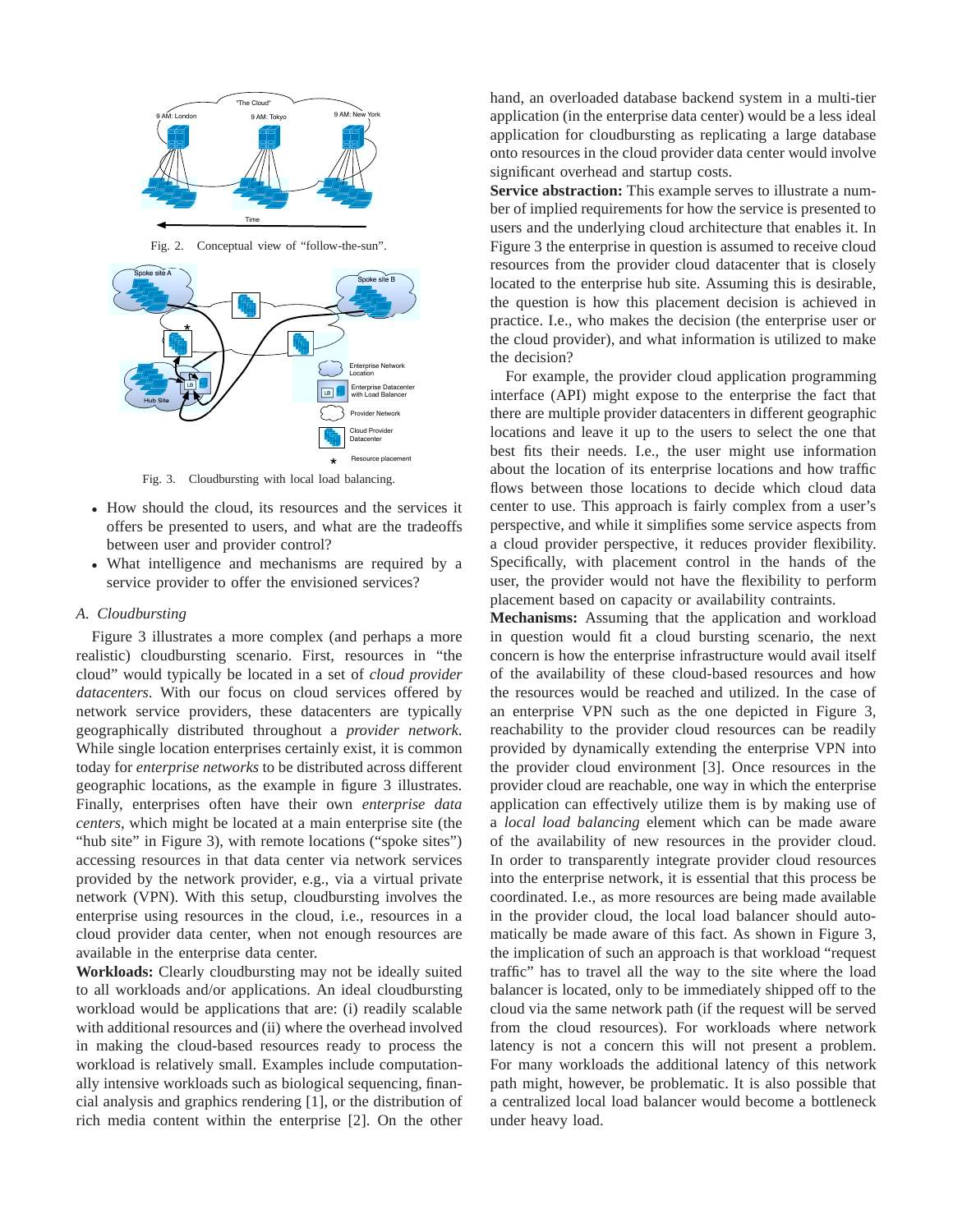

Fig. 4. Cloudbursting with network support.

An alternative approach is depicted in Figure 4. Here the assumption is that the cloud provider decides the placement of cloud resources on behalf of the user. The provider placement decision could utilize information directly provided by the user, and/or network derived intelligence that could be used to determine the best placement strategy. For example, Figure 4 (a) depicts a scenario where network intelligence suggests that the enterprise spoke locations are responsible for most of the load, so that resource placement at the provider data center closest to these sites would be optimal. Figure 4 (b) suggests a different realization where placement of resources occurs at a number of different provider datacenter locations, so as to minimize the distance between the provider data centers and the enterprise sites they serve.

Realization of the approaches depicted in Figure 4 once again has a number of architectural implications. First, these approaches assume an alternative mechanism for enabling the enterprise to use the additional cloud-based resources. For example, request routing mechanisms can be used to balance the load on the pool of available resources [4]. Alternatively, load-aware anycast mechanisms can be utilized [5]. Like the local load balancing approach of Figure 3, these mechanisms have to be controlled in concert with the management of resources in the provider cloud. I.e., when more resources are being made available at a particular provider data center, the load balancing mechanisms need to be notified so that these resources can be effectively utilized.

As before, this scenario presents a tradeoff concerning the sharing of responsibilities and control between the user and the provider. The premise of the cloudbursting scenario is that a lack of resources within the enterprise environment serves as the trigger to activate bursting into the provider cloud. This implies that the user would want to maintain control over the mechanism that determines how much cloud based resources are being utilized. This requirement would have to be accommodated if more functionality is shifted to the cloud



provider.

## *B. Follow-the-sun*

In Figure 5, we modify our running example to explore the follow-the-sun scenario in more detail. The underlying assumption for this use case is that the geographic location of the primary workload driver shifts during the course of the day, and further that it is beneficial for these workload drivers to be in close proximity to the resources they operate on. In Figure 5 we further assume that this resource migration takes place from an enterprise datacenter to a cloud provider datacenter (Figure 5 (a) and (b)), from one cloud provider datacenter to another (Figure 5 (b) and (c)) and finally back to enterprise datacenter (implied between Figure 5 (c) and (a)). **Workloads:** An example workload that would benefit from follow-the-sun is a multi-tier application, i.e., web server, application server and database, where the complete stack can be migrated from datacenter to datacenter. The expected benefit from a follow-the-sun scenario is reduced network latency, which translates to improved performance for users and applications. However, the overhead involved in realizing this scenario might be significant. For example, if the database in question is both large and changes rapidly over the course of the day, the performance benefit would have to be weighed against this overhead.

**Service abstraction:** Again the question is how this kind of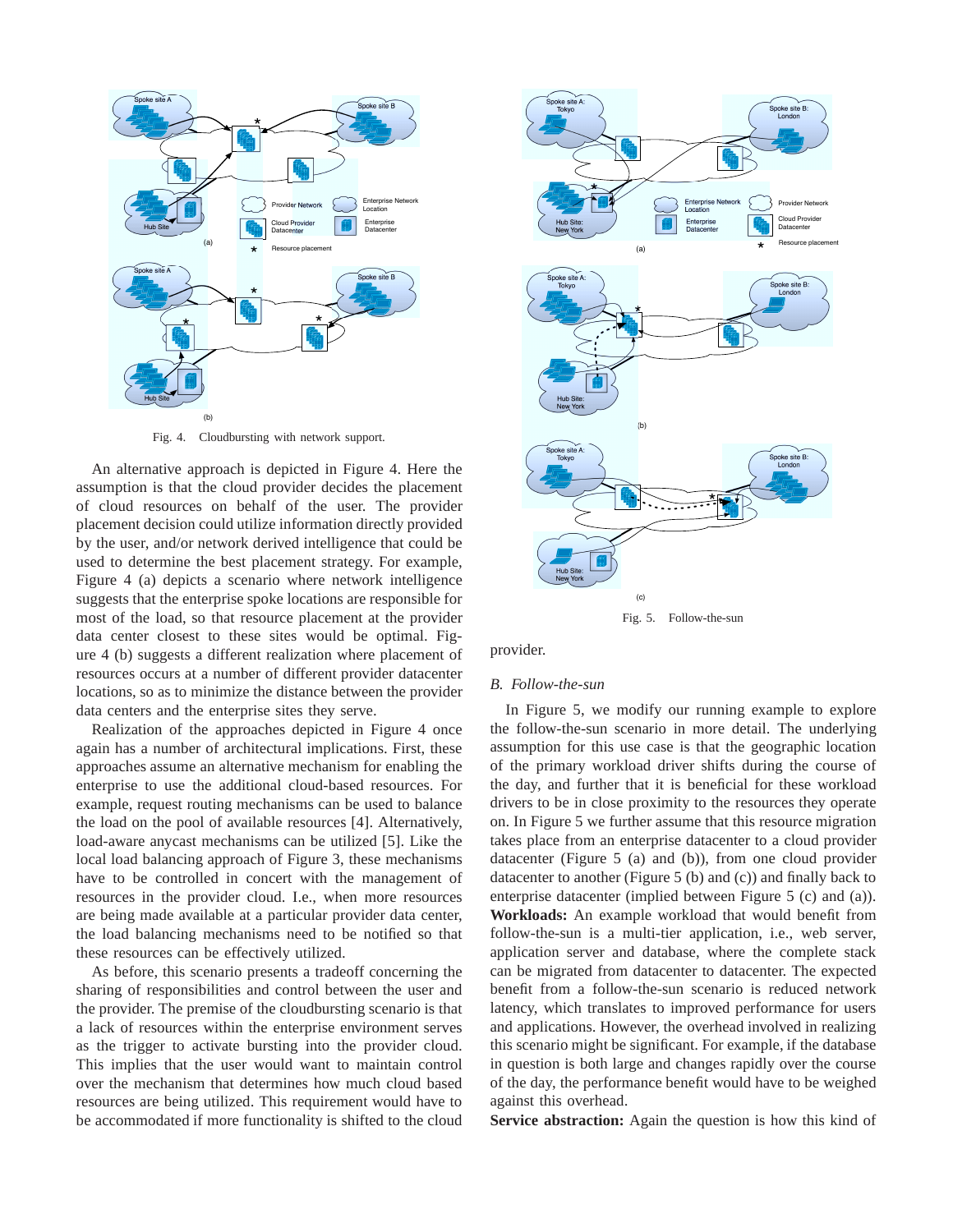

Fig. 6. Cloud Control Architecture

service would be presented to users. Specifically the cloud provider service abstraction needs to allow for our assumed use case of moving between private and provider clouds in addition to moving between provider cloud datacenters. Dealing with the latter case first, the API to the provider cloud need to allow for a user to request the migration of the complete multi-tier stack from a provider datacenter in one geographic location to another. This might be realized either in an on-demand fashion, or as a pre-scheduled task. In both cases the user will need a way to specify the resources that need to be migrated (e.g., the virtual machines and disk images). In the case of migrating between the private cloud and the provider cloud, similar information will have to be furnished to the provider cloud API, except that in this case the source or target would be the enterprise data center.

**Mechanisms:** Several mechanisms are required to realize this scenario. First, a mechanism is required to provide connectivity between the enterprise network and the provider data center. Providing such connectivity via layer-2 VPN technologies is attractive as it enables transparent resource migration. Second, since we assume the complete multitier stack is migrated, mechanisms are required to migrate both storage and compute resources [6]. In the ideal case this type of migration would happen while the application keeps operating, i.e., live migration [7]. Live migration would require compatibility between the underlying virtualization platforms, and requires the VM(s) to keep their current IP addresses. For this reason the use of layer-2 technologies is preferred. However, it is also possible to make use of layer-3 control plane mechanisms [8] or other layer-3 redirection mechanisms [4] to steer traffic towards the location of a migrated instance in a layer-3 environment. In a layer-3 migration scenario, the migration would, however, not be live or fully transparent as the new instance would have a different IP address.

# III. CLOUD CONTROL ARCHITECTURE

Ultimately cloud-based services involve providing users access to resources. Figure 6 depicts the components of a *Cloud Control Architecture* that emerged from the scenarios considered in Section II to enable this:

- *Service Abstraction*: This layer represents the means by which cloud services and service logic are presented to users. Of concern are somewhat pragmatic issues like what application programming interface (API) paradigms need to be supported as well as business/service concerns about how services and service logic are exposed to users through such APIs. Consider, for example, the tradeoff discussed in Section II between exposing provider datacenter locations to users to make their own placement decisions for cloudbursting, versus, the case where that functionality is performed by the provider and has to be exposed, in abstract form, to the user through an API. Further, of particular relevance for our focus of cloud providers that are also network providers, is how such networking functionality is exposed to users. (An aspect that is not very well developed in current cloud service abstractions and APIs.)
- *Orchestration*: This layer combines user requests from the service presentation/access layer with information provided by the intelligence layer to actualize user requests. For example the orchestration layer make decisions concerning initial placement location for user resource requests, resource allocation, resource adjustment and movement of resources. An example from the follow-the-sun scenario in Section II is making a dynamic placement decision for where migrated resources would be moved to, based on both the expected workload and the availability of resources in the provider datacenter.
- *Intelligence*: This layer involves intelligence derived from the actual resources being managed/utilized. This includes information about the cloud infrastructure, e.g., the availability and utilization of compute and storage resources, the geographic distribution of the offered workload, network availability and utilization between cloud provider data centers.
- *Mechanisms*: The realization of user requests is achieved by the orchestration layer through appropriate manipulation of control plane and data plane operations on the mechanisms layer. Control plane mechanisms include different approaches for resource discovery and load balancing. Data plane mechanisms include techniques such as virtual machine manipulation (e.g., cloning and migration), efficient storage access and replication, and network connectivity management. We consider these in more detail below.

The increased use of cloud technologies in enterprise networks, i.e., private clouds, suggest that similar cloud control plane architectures will be realized in both private and public clouds. These control architectures will likely start off with private clouds utilizing control APIs offered by public cloud providers.<sup>1</sup> However, as suggested by the discussion in

<sup>1</sup>For example, open source cloud stacks such as OpenNebula (www.opennebula.org) already provide the basic means to incorporate provider clouds with private instances of OpenNebula.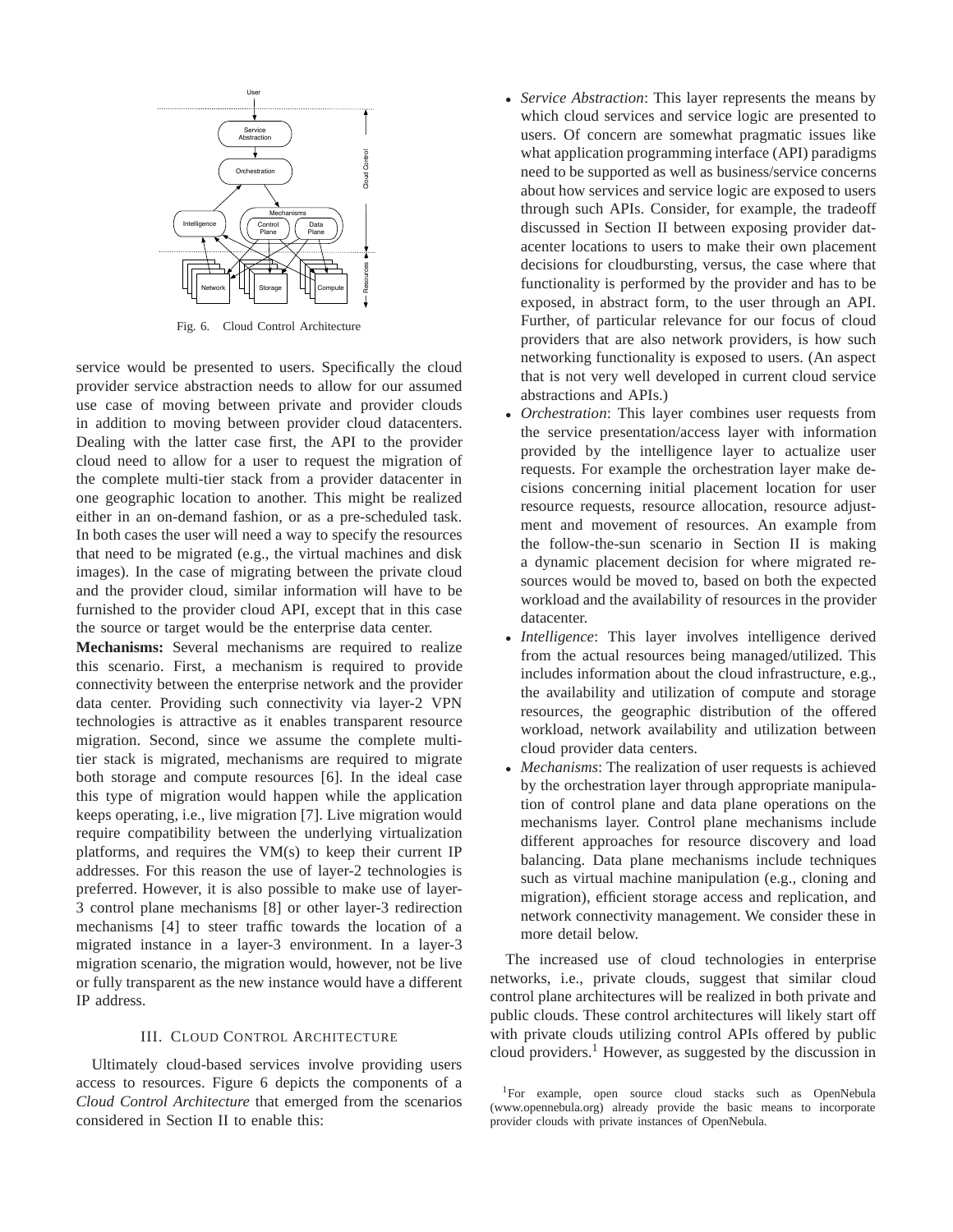Section II, a richer federated interaction between provider and private cloud control architectures might be possible.

## IV. MECHANISMS

In this section we briefly elaborate on some of the data and control plane *mechanisms* that were mentioned in our use case discussion in Section II and constituted the mechanism layer in the cloud control architecture presented in Section III.

## *A. Data Plane*

Data plane mechanisms relate to the efficient allocation, movement and interconnection of cloud and network resources and include:

**VM Migration:** Virtual machine migration is a well established approach to the movement of compute resources in a LAN environment [7]. Because it allows for the migration of operational VMs without significant application level impact, it is particularly attractive as a management mechanism in cloud environments. As we outline below, local area network (LAN) interconnect mechanisms allow for extending the use of these mechanisms into wide area network (WAN) environments. However, because of the impact of network latencies in a WAN environment care has to be taken to ensure VM migration mechanisms still perform efficiently [6]. This set of mechanisms is directly applicable to the follow-the-sun and related use cases.

**VM Cloning:** Virtual machine cloning is a method in which the concept of UNIX process forking is applied to an entire VM stack. Multiple replicas of a VM are created. These are logically complete and identical replicas, including the VM's disk, with the exception of an ID that allows each clone to identify itself and the programmer to reason about the result of cloning (much like the PID in process fork). The cloned VMs are transient in that once the task they were created to accomplish is finished, they are discarded and their state is completely eliminated, making it directly applicable to the cloudbursting use case.

SnowFlock [1] is an efficient implementation of the VM cloning paradigm. It recognizes that although VM clones are logical replicas of the entire VM, for many workloads only a small subset of the parent state is actually needed. SnowFlock thus propagates what is essentially the working set of the VM to the clones, achieving extremely high runtime and cloning performance: 32 clones in 32 different hosts are created under a second to complete parallel tasks such as sequence alignment with only a few seconds of overhead. SnowFlock's cloning techniques need to be adapted for a wide-area cloud scenario like the one we advocate, but the potential to achieve similarly high performance results and almost instantaneous clone creation is very promising.

**LAN interconnect:** Quickly and transparently utilizing computing and storage at one data center or another (whether in the enterprise or in the cloud) is desirable to break the boundaries between geographically separated data centers. A major contributor to transparency is to allow enterprises to connect to the cloud using Ethernet access, that allows transparent inclusion of cloud resources - both in terms of computing and storage. Of course, transparency achieved with a flat Ethernet network is inadequate due to scalability limitations as a result of the use of a large broadcast domain. Moreover, there is a need to partition resources between enterprises that use a common set of cloud resources. VLANs enabled partitioning of the LAN resources and isolation of access to end-systems within the enterprise. In a similar manner, VPLS allows the partitioning and isolation of resources over the WAN for each individual VPN [9]. VPLS takes the spanning-tree based bridging protocol for LANs that inherently takes advantage of broadcast to maintain a loop-free topology and scales it over a larger network. VPLS utilizes the scalability and resiliency of IP/MPLS to carry transparent LAN services by associating each VPN to a set of MPLS pseudo-wires over the WAN. Layer 2 VPNs and Layer 3 VPNs both can leverage BGP and include automatic discovery of resources within a VPN across sites and the capability to auto-provision MPLS connectivity. Both auto-discovery and auto-provisioning are especially critical in multipoint-to-multipoint VPNs such as VPLS and 2547 VPNs. By allowing enterprises to use Ethernet access, there is minimal configuration required to access provider cloud resources.

**Storage replication:** Storage (i.e., application data that is written to a file/disk, including databases) is an important component of the resources that are used in the cloud. Whenever we use the cloud resources, whether for the cloudbursting or the follow-the-sun usage scenario, it is important to consider the use of both compute and storage resources holistically. For many applications, it is necessary that compute resources and the application data be co-located for efficiency, latency and/or bandwidth considerations. Moving storage from either the enterprise data center (e.g., for the cloudbursting case) or between cloud data centers (e.g., follow-the-sun scenario) can take a significant amount of time. This time often dominates the total migration time, and can be considerably larger than the time for migrating VM state. It is also important to anticipate the need to move storage/application data to the appropriate cloud site, depending on each of the scenarios we described above. This implies that the data has to be replicated to the remote site while the application is still running at the original site. We thus observe that storage replication approaches are equally applicable for enabling applications to move to and move within the cloud.

Storage replication techniques can be broadly classified into two classes: (i) Synchronous replication: every data block written to a file at the local system is replicated to the remote location before the local write operation returns to the application. (ii) Asynchronous replication: in this case the local and remote copies of the file at the two systems may diverge. The amount of divergence between the local and remote systems is typically bounded by either a certain amount of data, or by a certain amount of time.

The consequence of using asynchronous replication is that there is a certain amount of inconsistency between the local